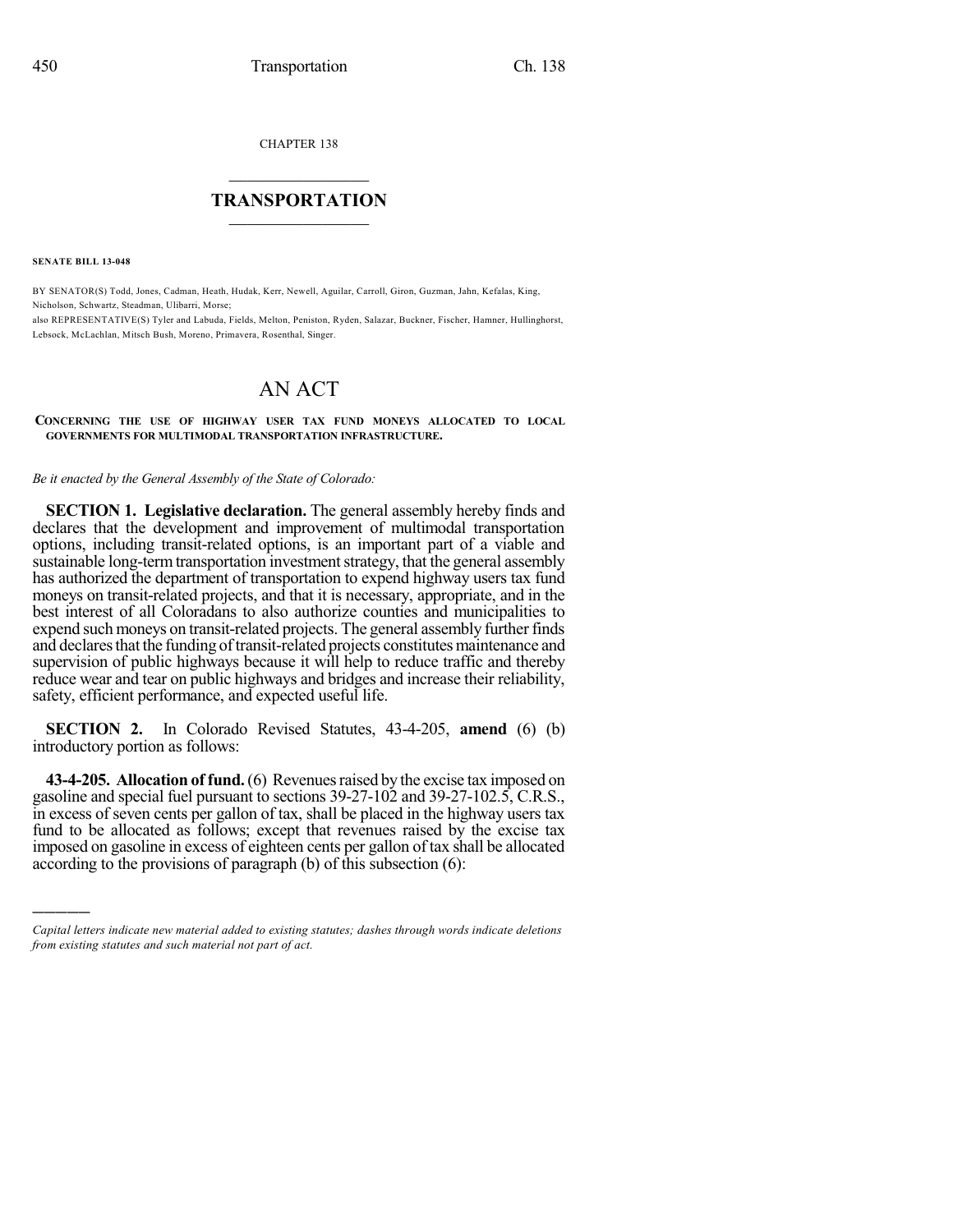(b) The remaining balance of such revenue shall MAY be expended only for improvements to highways within the state, including new construction, safety improvements, maintenance, and capacity improvements, No moneys shall AND FOR OTHER TRANSPORTATION-RELATED PROJECTS TO THE EXTENT AUTHORIZED BY SECTIONS 43-4-206(3),43-4-207(1), AND 43-4-208(1), AND MAY NOT be expended for administrative purposes. Such revenue shall be IS allocated as follows:

## **SECTION 3.** In Colorado Revised Statutes, 43-4-207, **amend** (1) as follows:

**43-4-207. County allocation.** (1) After paying the costs of the Colorado state patrol and such other costs of the department, exclusive of highway construction, highway improvements, or highway maintenance, as are appropriated by the general assembly, twenty-six percent of the balance of the highway users tax fund shall be paid to the county treasurers of the respective counties, subject to annual appropriation by the general assembly, and shall be allocated and expended as provided in thissection.Themoneysthusreceived shall be allocated to the counties as provided by law and shall be expended by the counties only on the construction, engineering, reconstruction, maintenance, repair, equipment, improvement, and administration of the county highway systems and any other public highways, including any state highways, together with acquisition ofrights-of-way and access rights for the same, FOR THE PLANNING, DESIGNING, ENGINEERING, ACQUISITION, INSTALLATION, CONSTRUCTION, REPAIR, RECONSTRUCTION, MAINTENANCE, OPERATION, OR ADMINISTRATION OF TRANSIT-RELATED PROJECTS, INCLUDING, BUT NOT LIMITED TO, DESIGNATED BICYCLE OR PEDESTRIAN LANES OF HIGHWAY AND INFRASTRUCTURE NEEDED TO INTEGRATE DIFFERENT TRANSPORTATION MODES WITHIN A MULTIMODAL TRANSPORTATION SYSTEM, and for no other purpose; EXCEPT THAT A COUNTY MAY EXPEND NO MORE THAN FIFTEEN PERCENT OF THE TOTAL AMOUNT EXPENDED UNDER THIS SUBSECTION (1) FOR TRANSIT-RELATED OPERATIONAL PURPOSES AND except that moneys received pursuant to section 43-4-205 (6.3) shall be expended by the counties only for road safety projects, as defined in section 43-4-803 (21). The amount to be expended for administrative purposes shall not exceed five percent of each county's share of the funds available.

## **SECTION 4.** In Colorado Revised Statutes, 43-4-208, **amend** (1) as follows:

**43-4-208. Municipal allocation.**(1) After paying the costs oftheColorado state patrol and such other costs of the department, exclusive of highway construction, highway improvements, or highway maintenance, as are appropriated by the general assembly, and making allocation as provided by sections 43-4-206 and 43-4-207, the remaining nine percent of the highway users tax fund shall be paid to the cities and incorporated towns within the limits of the respective counties, subject to annual appropriation by the general assembly, and shall be allocated and expended as provided in this section. Each city treasurer shall account for the moneys thus received as provided in this part 2. Moneys so allocated shall be expended by the cities and incorporated towns for the construction, engineering, reconstruction, maintenance, repair, equipment, improvement, and administration of the systemof streets of such city or incorporated town or of any public highways located within such city or incorporated town, including any state highways, together with the acquisition of rights-of-way and access rights for the same, AND FOR THE PLANNING, DESIGNING, ENGINEERING, ACQUISITION, INSTALLATION, CONSTRUCTION, REPAIR,